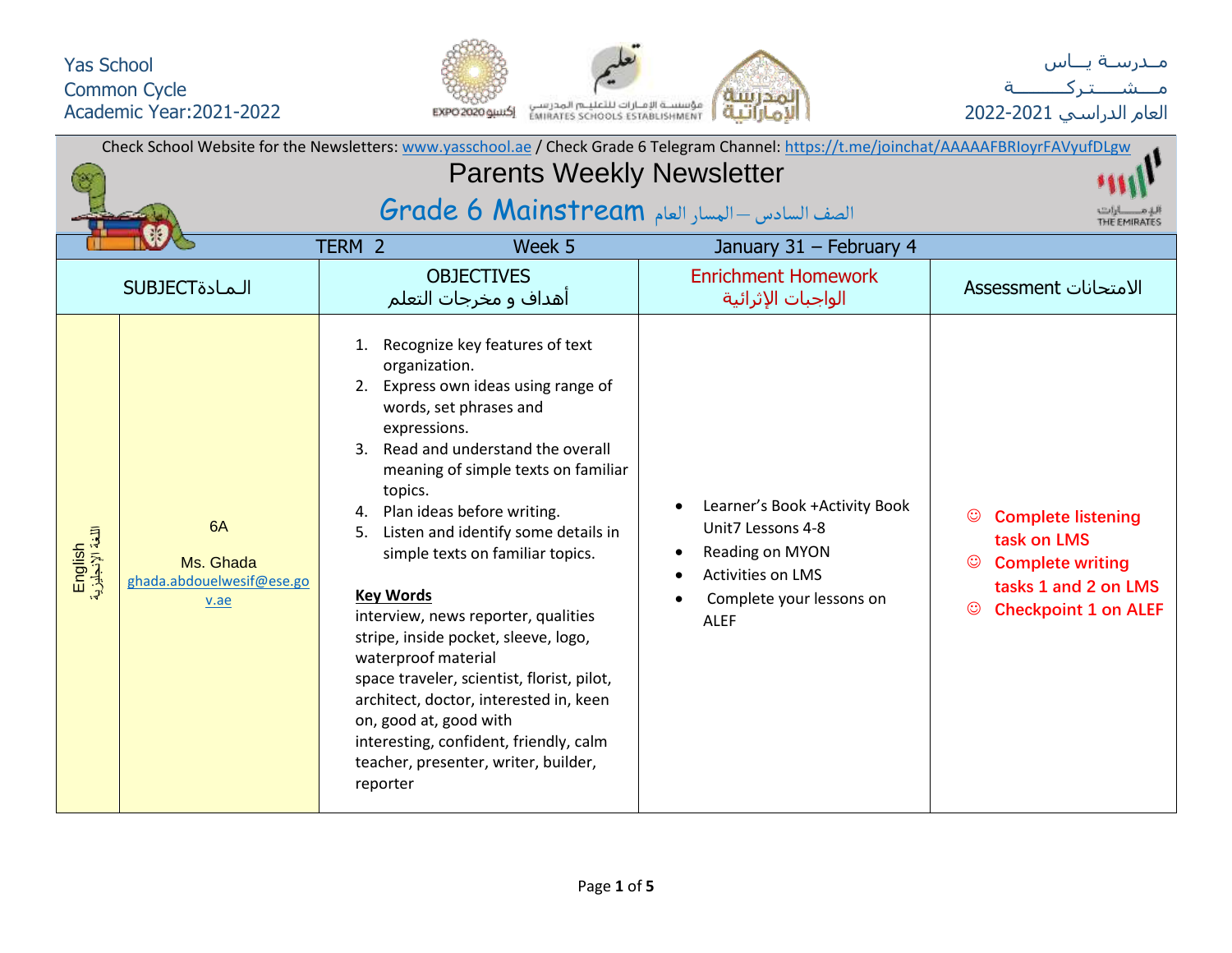| English<br>اللغة الإنجليزية | 6B & 6D<br><b>Ms. Marie</b><br>marie.blackwatson@ese.gov.ae | Grammar:<br>To use the past simple negative<br>form of verbs<br>To use 'at' and 'for' when talking<br>about time<br><b>Speaking and listening:</b><br>To extract and recall information<br>from an audio<br>To talk about the events of your<br>last holiday, using correct tense.<br><b>Reading and Writing:</b><br>To write sentences using 'would<br>you, did/didn't' you questions<br>To write a blog about the events of<br>your last holiday                                                                                                                                                                                                                                                                                        | <b>ALEF lessons</b><br>Activity book<br>٠                        | <b>Quizzes</b><br><b>ALEF checkpoints</b>                     |
|-----------------------------|-------------------------------------------------------------|-------------------------------------------------------------------------------------------------------------------------------------------------------------------------------------------------------------------------------------------------------------------------------------------------------------------------------------------------------------------------------------------------------------------------------------------------------------------------------------------------------------------------------------------------------------------------------------------------------------------------------------------------------------------------------------------------------------------------------------------|------------------------------------------------------------------|---------------------------------------------------------------|
| English<br>اللغة الإنجليزية | 6C<br><b>Ms. Kaypris</b><br>kaypris.evans@ese.gov.ae        | Listening: Listen and identify some<br>٠<br>details in simple texts about finding a<br>job.<br>Reading: Read and understand the<br>$\bullet$<br>overall meaning of simple texts about<br>jobs and personal qualities.<br>Speaking: Express and discuss own<br>٠<br>ideas using present continuous verb<br>tense<br>Writing: Write an advertisement for a<br>job using shortened sentences.<br><b>Key Words:</b><br>TV documentary, camera operator,<br>director, presenter, weather presenter,<br>actor / actress, interview, news reporter,<br>qualities, stripe, inside pocket, sleeve,<br>logo, waterproof material, space<br>traveler, scientist, florist, pilot,<br>architect, doctor, interested in, keen on,<br>good at, good with | <b>ALEF Lessons</b><br><b>Activity Book</b><br>myON Reading Task | Quiz on LMS<br><b>ESE Listening Task</b><br><b>Assessment</b> |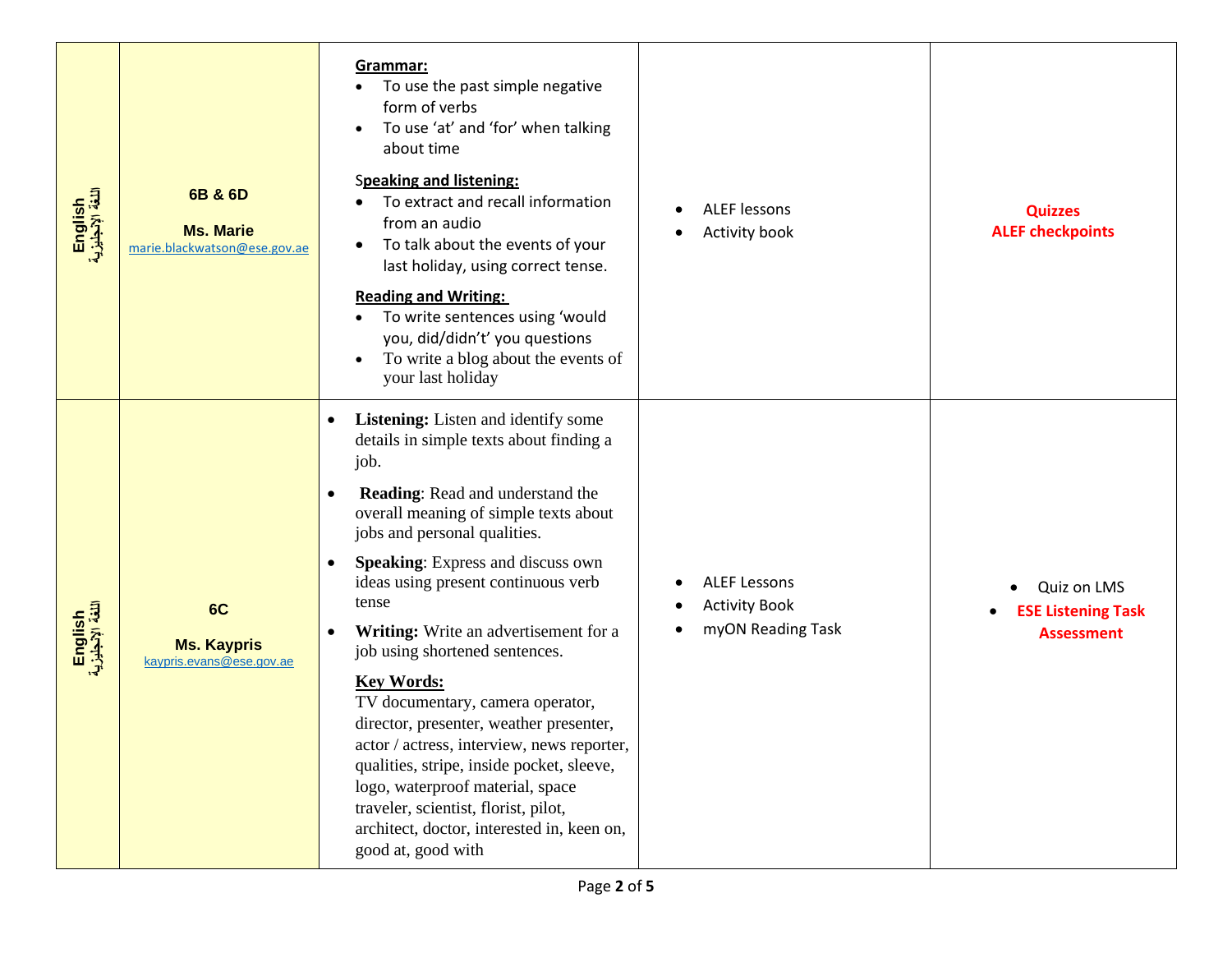|                         | <b>6A</b><br>Mr. Jamal<br>jamal.yaseen@ese.gov.ae             | Lesson 6: The Distributive Property<br><b>Lesson 7: Equivalent Expressions</b><br><b>Chapter 7: Equations</b><br><b>Lesson 1: Equations</b><br>Lesson 2: Solve and Write Addition<br>Equations.                                                                                                    | <b>Alef Lessons</b><br>$\bullet$<br><b>Activity Book</b><br><b>Task on LMS</b><br>$\bullet$ | Test <sub>2</sub><br>(Chapter 6): Lesson 1 to lesson 5<br><b>ON Wednesday</b><br>(2 February 2022) on LMS.                                 |
|-------------------------|---------------------------------------------------------------|----------------------------------------------------------------------------------------------------------------------------------------------------------------------------------------------------------------------------------------------------------------------------------------------------|---------------------------------------------------------------------------------------------|--------------------------------------------------------------------------------------------------------------------------------------------|
| Math<br>الرياضيات       | 6 <sub>B</sub><br>Mr. Ashraf<br>ashraf.sharafeldin@moe.gov.ae | 149. Show My Learning 2 +Quiz2<br>term <sub>2</sub><br>152-153. Equations: Addition and<br><b>Subtraction Equations</b><br>154-155. Solving and Writing<br><b>Addition and subtracting</b><br><b>Equations: Addition Equations</b><br>156-157. Solving and Writing<br><b>Subtraction Equations</b> | Complete alef lessons and LMS quizzes                                                       | Quiz 2 -term2 will be on<br>Monday 31.1.2022 on LMS<br>(Study alef show my learning 2<br>That alef 149)                                    |
| <b>Science</b><br>آلطوم | <b>Ms. Khawla</b><br>khawla.alnakhbi@moe.gov.ae               | Chapter 7: Lesson 2+3<br><b>Classifying Organisms</b><br><b>Using Microscope</b>                                                                                                                                                                                                                   | Alef lessons 87+88<br>Alef lessons 92+93+94                                                 |                                                                                                                                            |
| Math<br>الرياضيات       | <b>Ms. Ebtehal</b><br>(6C, 6D)<br>Ebtehal.Alademi@ese.gov.ae  | <b>Lesson 6: The Distributive</b><br>$\bullet$<br><b>Property</b><br><b>Lesson 7: Equivalent Expressions</b><br><b>Chapter 7: Equations</b><br><b>Lesson 1: Equations</b><br>$\bullet$<br><b>Lesson 2: Solve and Write</b><br><b>Addition Equations</b>                                            | <b>Complete ALEF lessons</b>                                                                | <b>Assessment 2 (quiz 2)</b><br>(Chapter 6): Lesson 1 to lesson 5<br>ON Tuesday (1/February /2022)<br>on LMS. Please bring your<br>laptop. |
|                         | المعلم خالد (6B, 66)<br>khaled.hasan@ese.gov.ae               | درس أوراق تضحك                                                                                                                                                                                                                                                                                     | <mark>حل منصة ألف</mark>                                                                    |                                                                                                                                            |
| Arabic<br>اللغة العربية | المعلمة رانية (6D, 60)<br>ranyah.aldhanhani@ese.gov.ae        | درس للفقراء مجانأ<br>درس أوراق تضحك                                                                                                                                                                                                                                                                | <mark>حل در وس منصة ألف و الأنشطة المطلوبة</mark>                                           | اختبار الاستماع للفصل الدراسي الثاني<br>المعد من قبل المعلمة                                                                               |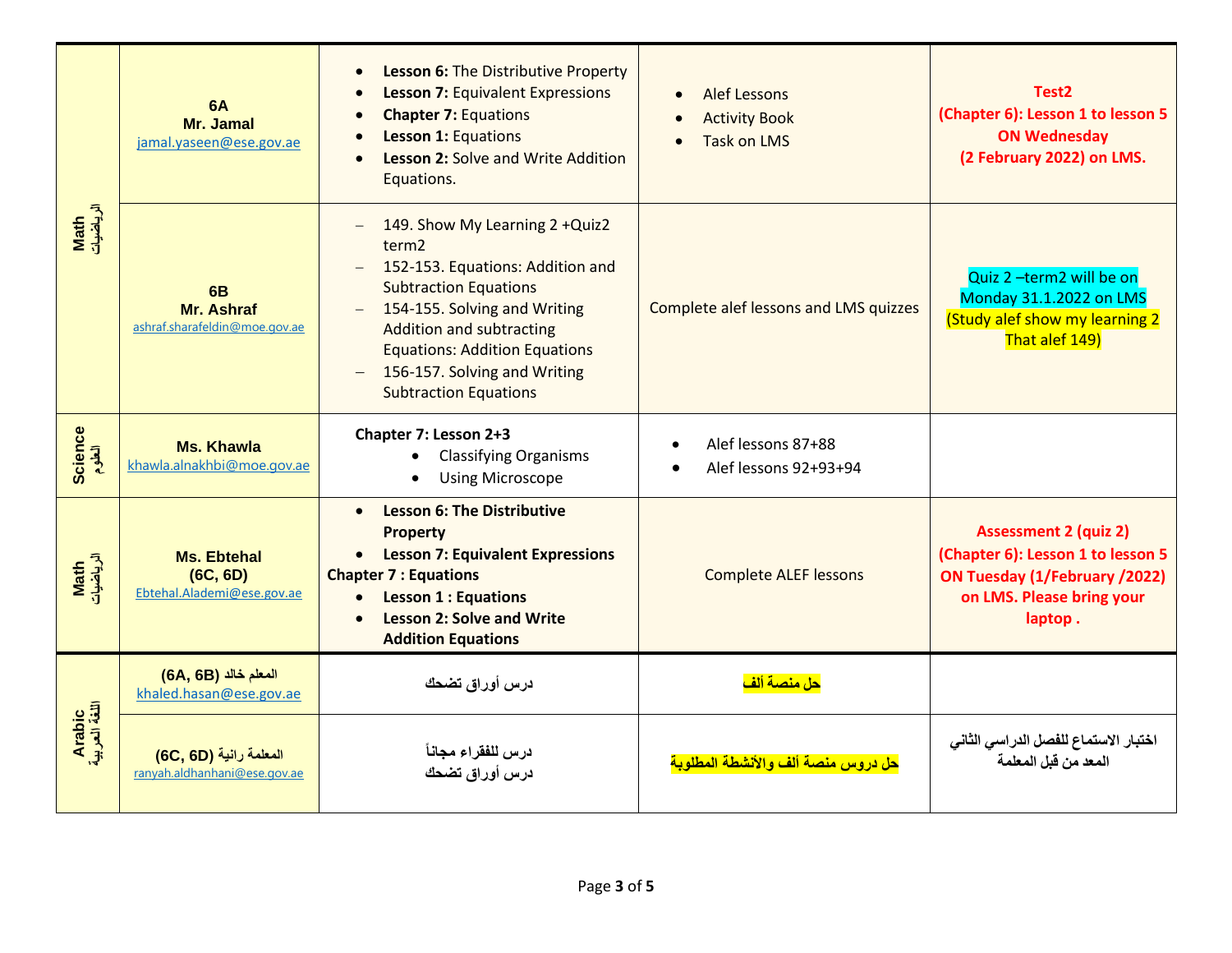| lslamic<br>الٹربیة الإسلامیة                                     | 6A & 6B<br>المعلمة مريم الحمادي<br>Mariam-<br>ym.alhammadi@ese.gov.ae                                           | 1. درس من علامات الساعة<br>درس الإمام مالك بن أنس رحمه الله<br>$\cdot$ .2         | 1. حل أنشطة الدرس في منصة ألف.<br>2. الانتهاء من مهام الدرس المطلوبة في<br>LMS. منصة                             | تسميع حديث المؤمن بين الشكر والصبر                           |  |  |  |  |
|------------------------------------------------------------------|-----------------------------------------------------------------------------------------------------------------|-----------------------------------------------------------------------------------|------------------------------------------------------------------------------------------------------------------|--------------------------------------------------------------|--|--|--|--|
|                                                                  | المعلمة عائشة العلوي 6C, 6D<br>ayesha.alalawi@ese.gov.ae                                                        | الإقلاب<br>أخلاق حميدة                                                            | <mark>حل الدروس في منصة ألف</mark>                                                                               |                                                              |  |  |  |  |
|                                                                  | المعلمة عائشة الكعبي 6A<br>ayesha.alkaabi@ese.gov.ae                                                            | درس: زايد  حضارة وإنجازات                                                         | <mark>حل الدرس في منصة ألف</mark>                                                                                |                                                              |  |  |  |  |
| الدراسات الاجتماعية<br>والتربية الأخلاقية<br>Social Studies + ME | المعلمة سماح 6B<br>samah-ai.mohamed@ese.gov.ae                                                                  | درس: زايد حضارة وإنجسازات                                                         | <mark>حل الدرس في منصة ألف</mark>                                                                                | اختبار التقويم الأول<br>(جمهورية الهند -وقارة أسيا)          |  |  |  |  |
|                                                                  | المعلمة جيهان حافظ 6C & 6D<br>gihan.hafez@ese.gov.ae                                                            | استكمال درس كوريا الجنوبية<br>درس زايد حضارة وأنجاز                               | الرجاء الانتهاء من دروس منصة ألف<br>الانتهاء م تقديم المشروع تقرير عن جمهورية<br>الهند على منصة التعلم الذكي LMS | الاختبار الأول لمن لم يمتحن<br>درسي جمهورية الهند وقارة آسيا |  |  |  |  |
| Design &<br>Technology<br>ا <del>لتصديم والتكذولوجيا</del>       | المعلمة نوال 6D<br>nawal.aldhanhani@ese.gov.ae                                                                  | Examine the use of actuators<br>in controlling robots                             | LMS activities in lesson plan<br>and self-learning                                                               |                                                              |  |  |  |  |
|                                                                  | <b>6A-6B-6C</b> المعلمة مجد<br>majd.alashouri@ese.gov.ae                                                        |                                                                                   |                                                                                                                  |                                                              |  |  |  |  |
| Drama<br>$\sum_{i=1}^{n}$                                        | المعلم محمود صابر<br>mahmoud.hmohamed@ese.gov.<br>ae                                                            | الصوت والشخصية<br>$\bullet$                                                       |                                                                                                                  |                                                              |  |  |  |  |
| <b>Music</b><br>موسيقى                                           | المعلم هاني (بنين)<br>hany.yahia@ese.gov.ae                                                                     | نشيد الأم<br>استكمال درس النغمات والمسافات اللحنية<br>على المدرج الموسيق <i>ي</i> |                                                                                                                  |                                                              |  |  |  |  |
|                                                                  | المعلمة رحمه (بنات)<br>Rahma.Mehrez@moe.gov.ae                                                                  | عزف المسافات الصوتية اللحنية 2<br>$\bullet$                                       |                                                                                                                  |                                                              |  |  |  |  |
|                                                                  | الفنون البصرية Visual Art<br>المعلمة جيهان + المعلمة فاتن<br>gehan.elhawy@moe.gov.ae<br>faten.koussa@moe.gov.ae | درس : رؤيتنا                                                                      |                                                                                                                  | قراءة الدرس من خلال كتاب الطالب                              |  |  |  |  |